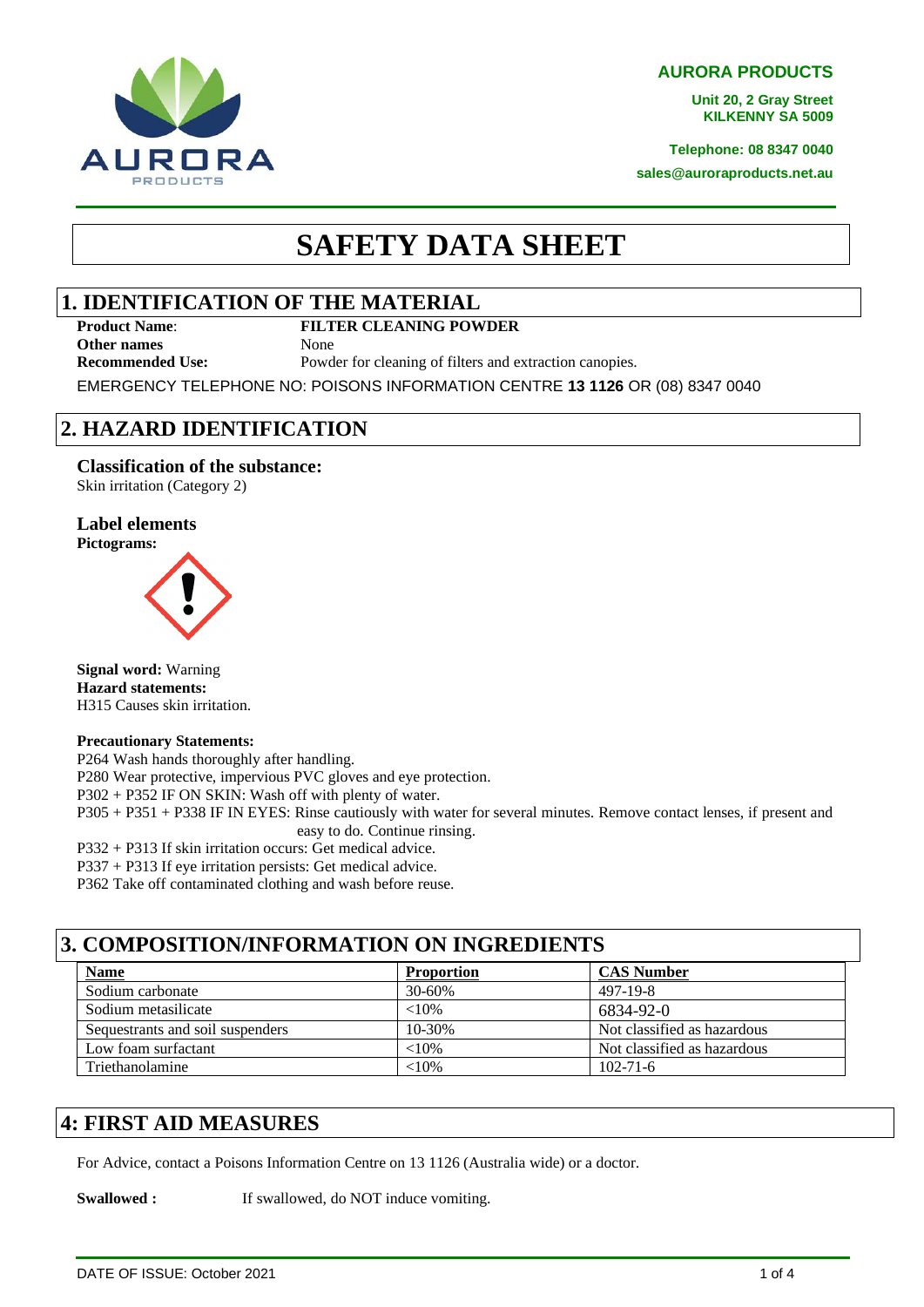| Eye:                     | If in eyes, hold eyelids apart and flush the eye continuously with running water. Continue<br>flushing until advised to stop by the Poisons Information Centre or a doctor, or for at least 15<br>minutes.                                                       |
|--------------------------|------------------------------------------------------------------------------------------------------------------------------------------------------------------------------------------------------------------------------------------------------------------|
| Skin:                    | If skin or hair contact occurs, remove contaminated clothing and flush skin and hair with<br>running water. Launder clothing prior to re-use. Seek medical advice for all but most minor<br>symptoms                                                             |
| Inhaled:                 | If swallowed or inhaled, remove from contaminated area. Apply artificial respiration if not<br>breathing. Do not give direct mouth-to-mouth resuscitation. To protect rescuer, use air-viva,<br>oxy-viva or one-way mask. Resuscitate in a well-ventilated area. |
| <b>Advice to doctor:</b> | Treat symptomatically.                                                                                                                                                                                                                                           |

## **5: FIRE FIGHTING MEASURES**

Non-flammable

**Specific Hazards:** Reacts with acids generating carbon dioxide. This reaction may generate irritant aerosols. **Extinguishing Media:** Water spray. (Non-flammable.) Unsuitable Extinguishing Media: None known. **Protective Equipment for Firefighters:** Wear full protective clothing and self-contained breathing apparatus. **Additional Advice: Hazchem Code** None allocated – For fire fighting, use fine water spray. Wear liquid-tight chemical protective clothing and breathing apparatus. Prevent spillage from entering drains or watercourses.

#### **6: ACCIDENTAL RELEASE MEASURES**

#### **Observe all relevant local, federal and international regulations.**

| <b>Protective measures:</b> | Avoid contact with spilled or released material. Remove all non-emergency personnel from the<br>area. Immediately remove all contaminated clothing. For guidance on selection of personal<br>protective equipment see Chapter 8 of this Material Safety Data Sheet. For guidance on disposal<br>of spilled material see Chapter 13 of this Material Safety Data Sheet. Shut off all leaks if this is<br>possible without personal risk. Contain to prevent environmental contamination. Prevent from<br>spreading or entering drains, ditches or rivers using sand, earth or other inert barriers. |
|-----------------------------|----------------------------------------------------------------------------------------------------------------------------------------------------------------------------------------------------------------------------------------------------------------------------------------------------------------------------------------------------------------------------------------------------------------------------------------------------------------------------------------------------------------------------------------------------------------------------------------------------|
| Spills:                     | Wear personal protective equipment.<br>For small liquid spills $(< 1 \text{ drum})$ , sweep up all possible material and place in a sealable<br>container for re-use or disposal. Rinse off remainder with water. Dispose in accordance with<br>Federal, State and Local regulations.<br>For large spills $(> 1$ drum), transfer by mechanical means, such as vacuum truck, to a salvage<br>tank for recovery or safe disposal. Rinse off remaining residue with water. Dispose in<br>accordance with Federal, State and Local regulations.                                                        |

## **7: HANDLING AND STORAGE**

| <b>Precautions:</b> | Irritant.<br>Avoid contact with skin and eyes and avoid breathing dust.<br>Avoid generating dust when handling or using.<br>Wear suitable protective clothing and equipment (PPE) to prevent skin and eye contact<br>and to prevent breathing dust. |
|---------------------|-----------------------------------------------------------------------------------------------------------------------------------------------------------------------------------------------------------------------------------------------------|
| Storage:            | Store, tightly sealed, away from strong acids and foodstuffs.<br>Ensure containers are correctly labelled, protected from potential damage and properly<br>sealed when not in use.<br>Check regularly for leaks or spills.                          |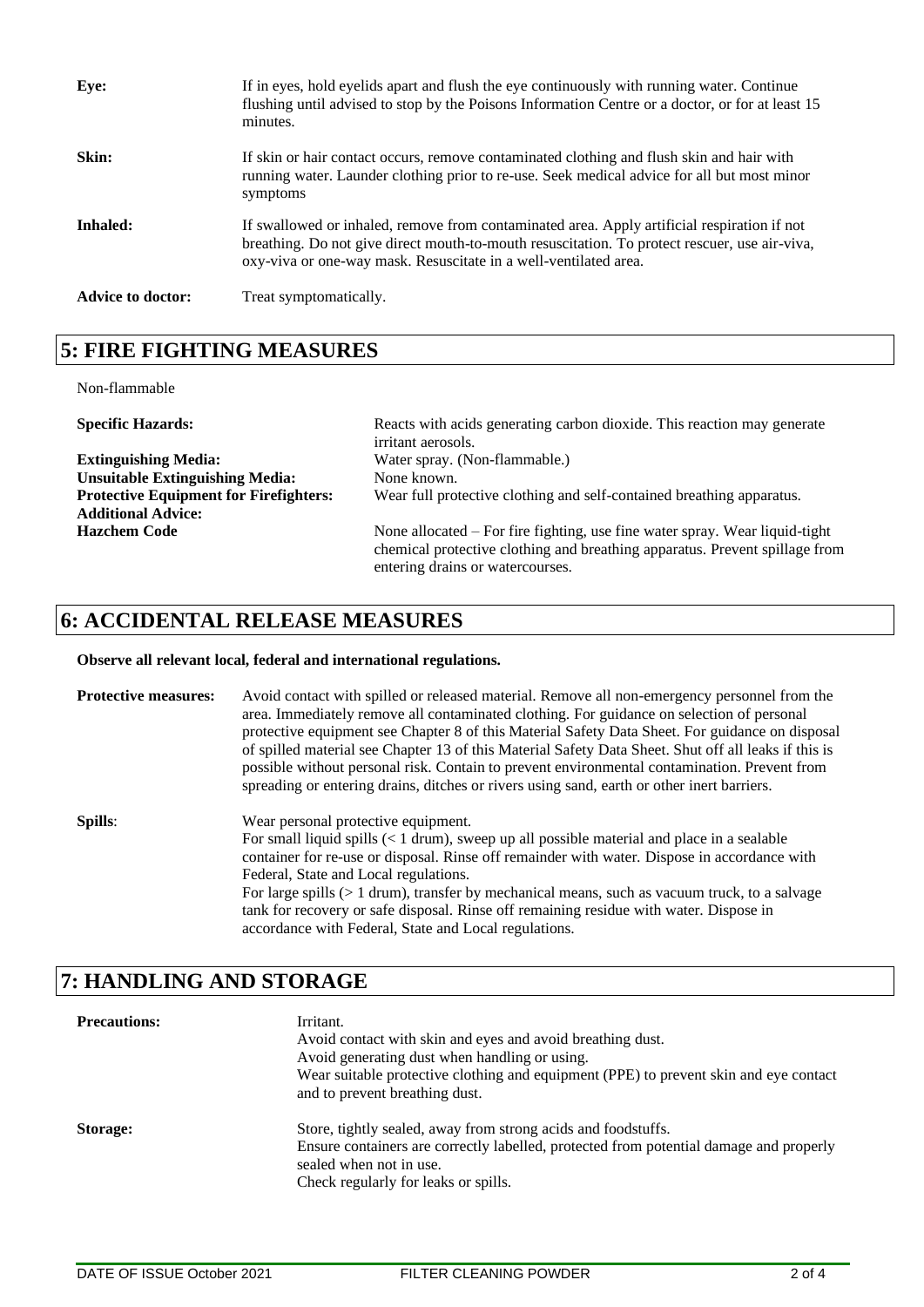#### **8: EXPOSURE CONTROLS/PERSONAL PROTECTION**

**Exposure limits:** No exposure limits available for this product, however, limits for its hazardous ingredients are as follows:

| Ingredient                                                | Reference    | <b>TWA</b>               |                                                | <b>STEL</b> |                                               |
|-----------------------------------------------------------|--------------|--------------------------|------------------------------------------------|-------------|-----------------------------------------------|
|                                                           |              | ppm                      | $\mathbf{m}\mathbf{g}\mathbf{m}$ <sup>-3</sup> | ppm         | $\mathbf{m}\mathbf{g}\mathbf{m}^{\mathbf{d}}$ |
| Alkaline Salts (Sodium carbonate,<br>Sodium metasilicate) | <b>ACGIH</b> | $\overline{\phantom{0}}$ | $\overline{\phantom{0}}$                       |             |                                               |
| Triethanolamine                                           | ACGIH        | $\overline{\phantom{0}}$ |                                                | -           |                                               |

#### **Recommended minimum Personal Protective Equipment:**

| Splash proof chemical goggles.                                                              |
|---------------------------------------------------------------------------------------------|
| <b>PVC</b> or Neoprene gloves                                                               |
| Not required during normal or expected use as product is low dusting. If dust generation    |
| occurs, wear a respirator fitted with cartridges suitable for nuisance dust or supplied-air |
| breathing apparatus.                                                                        |
| Suitable protective clothing to prevent skin contact, e.g. overalls and PVC Apron.          |
|                                                                                             |

## **9: PHYSICAL AND CHEMICAL PROPERTIES**

| <b>Appearance</b>       | White, free-flowing, low-dusting powder. |
|-------------------------|------------------------------------------|
| <b>Boiling Point</b>    | not determined                           |
| <b>Vapor Pressure</b>   | not determined                           |
| <b>Specific Gravity</b> | not determined                           |
| <b>Flash Point</b>      | none                                     |
| Solubility in water     | not determined                           |
| pH                      | $12.0$ (1% w/v solution)                 |

## **10: STABILITY AND REACTIVITY**

| <b>Chemical Stability:</b><br><b>Conditions to Avoid:</b> | Stable under ambient storage conditions.<br>Avoid storing at high temperatures (above $35^{\circ}$ C) and avoid storing in areas of high<br>humidity. |
|-----------------------------------------------------------|-------------------------------------------------------------------------------------------------------------------------------------------------------|
| <b>Material to Avoid:</b>                                 | Incompatible with acids.                                                                                                                              |
| Decomposition:                                            | If heated to decomposition, oxides of carbon, silicon and phosphorous may be<br>generated.                                                            |
| <b>Hazardous Reactions:</b>                               | Reacts with strong acids generating carbon dioxide gas.<br>Dangerous polymerization reactions not expected to occur.                                  |

### **11: TOXICOLOGICAL INFORMATION**

#### **Possible Health Effects:**

| Acute:                |                                                                                                                                                                               |
|-----------------------|-------------------------------------------------------------------------------------------------------------------------------------------------------------------------------|
| Swallowed:            | Irritant to mouth, mucous membranes and intestinal tract.                                                                                                                     |
| Eye:                  | Irritant.                                                                                                                                                                     |
| Skin:                 | Irritant. Will have a de-fatting effect on the skin                                                                                                                           |
| <b>Inhaled:</b>       | Overexposure via this route unlikely during normal, expected use. Product is low dusting. If dust<br>is generated it may be irritant to mucous membranes and bronchial tract. |
| <b>Chronic:</b>       | Chronic skin exposure may lead to dermatitis.                                                                                                                                 |
| <b>Toxicity Data:</b> | No data.                                                                                                                                                                      |